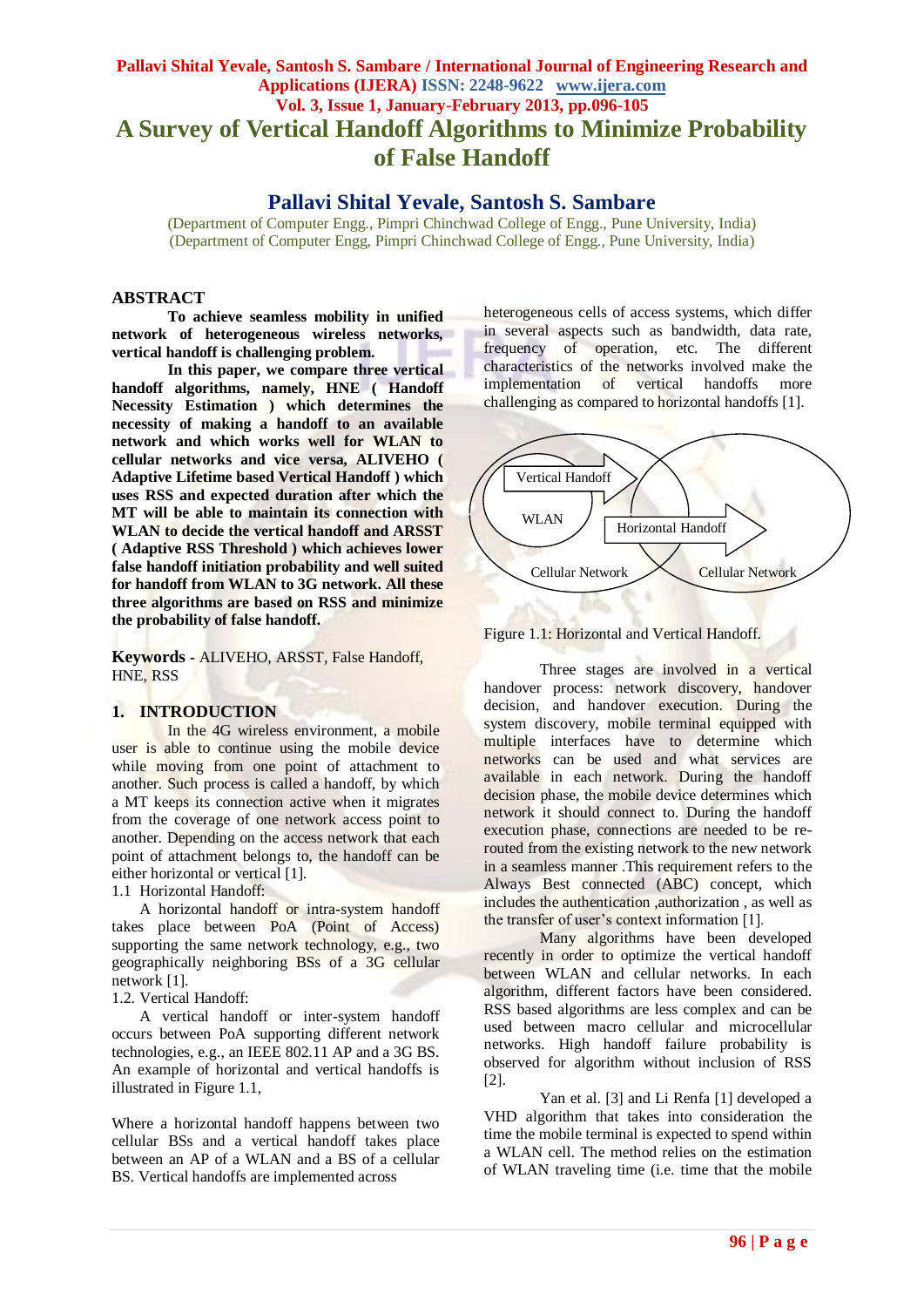terminal is expected to spend within the WLAN cell) and the calculation of a time threshold. A handoff to a WLAN is triggered if the WLAN coverage is available and the estimated traveling time inside the WLAN cell is larger than the time threshold.

Zahran et al. proposed an algorithm for handoffs between 3G networks and WLANs by combining the RSS measurements either with an estimated lifetime metric (expected duration after which the mobile terminal will not be able to maintain its connection with the WLAN) [2].

ALIVE-HO always uses an uncongested network whenever available. It continues using the preferred network (i.e. WLAN) as long as it satisfies the QoS (Quality of service) requirements of the application [2].

Mohanty and Akyildiz proposed a WLAN to 3G handoff decision method based on comparison of the current RSS and a dynamic RSS threshold when a mobile terminal is connected to a WLAN access point [4].

These algorithms could reduce the number of handoffs. In the following chapter of report briefly describe three RSS based algorithms. This is focusing on various Mathematical Models in RSS based vertical handoff decision algorithms. These algorithms could reduce the number of handoffs. Report gives a comparative analysis of three RSS based vertical handoff algorithms [2].

#### **2. RSS BASED VHD ALGORITHMS 2.1. Handoff necessity estimation (HNE)**

Handoff necessity estimation (HNE) [1] [3] [6] method which estimates the necessity of a handoff is proposed. HNE includes two VHD algorithms. The first algorithm predicts the user's traveling time within a network coverage area, and the averaged Received Signal Strength (RSS) samples and the MT's velocity information are used in the traveling time prediction in a mathematical model. The second algorithm calculates a time threshold based on various network parameters and the handoff failure or unnecessary handoff probability information. The expression of handoff failure or unnecessary handoff probability is generated by developing a mathematical model which assumes uniform distribution of entry and exit points of a network coverage area. The predicted traveling time is compared against the time threshold and a handoff is necessary only if the traveling time is longer than the threshold. This method leads to a reduction of handoff failures of up to 80% and unnecessary handoffs of up to 70%.



Figure 2.1: System architecture

HNE determines the necessity of making a handoff to an available network. HNE takes various network parameters as its inputs and generates a binary value as its output. The inputs include: the AP power level, RSS samples, the radius of the network, the velocity of the MT, the handoff latency, and the handoff failure and unnecessary handoff probability requirements. An output describes of '1' means a handoff is necessary, and an output of "0" means the handoff is not necessary. The block diagram of HNE is shown in Figure 2.2.

HNE consists of two units, traveling time estimation and time threshold calculation. The condition of triggering the HNE process is that a more preferable network is available, e.g. WLAN coverage becomes available while the MT is currently connected to a cellular network.



Figure 2.2: Block Diagram of Handoff Necessity Estimation (HNE)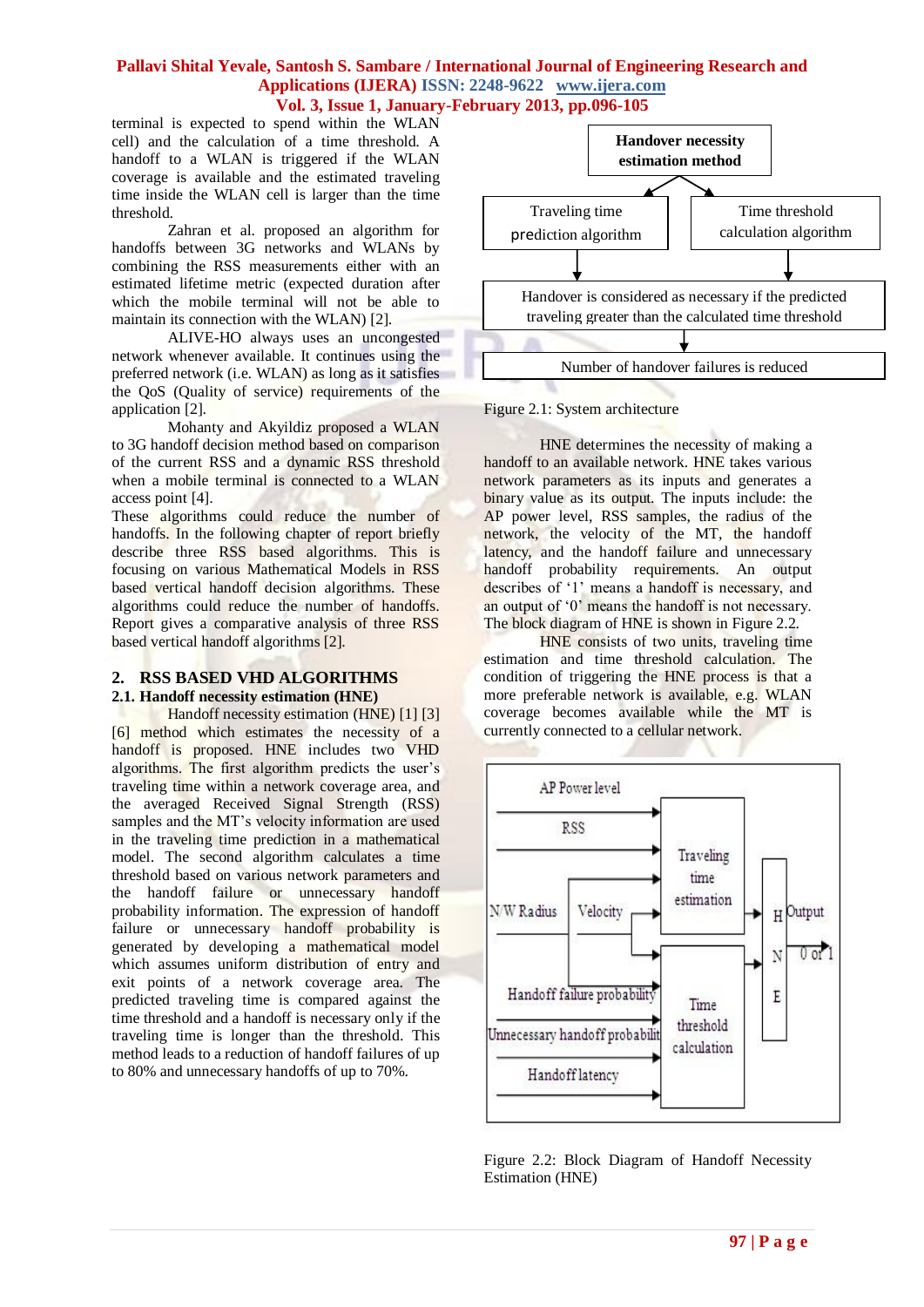Once the process is triggered, the HNE unit estimates the traveling time inside a candidate network and calculates a time threshold. The traveling time is estimated by using RSS samples collected by the MT, the power level and radius of the AP of the network, and the velocity of the MT. The time threshold is calculated based on the radius of the AP, the velocity of the MT, the handoff latency, and the handoff failure and unnecessary handoff probability requirements. HNE then compares the estimated traveling time against the time threshold: if the traveling time is greater than the threshold, an output of "1" is generated and a handoff is necessary; otherwise an output of '0' is generated and a handoff is unnecessary. HNE carries out this process for all the candidate networks and generates a binary output for each of them.

# **2.1.1. Traveling Time Prediction Using RSS measurement and speed information**

The handoff necessity estimation relies on an algorithm which attempts to predict the traveling time in a WLAN cell coverage area by using successive RSS measurements. The algorithm works under the following assumptions:

- the WLAN cell has a circular geometry;
- the MT travels through the WLAN cell coverage in a straight line with a constant speed;
- the propagation environment in the WLAN coverage is modeled using the log-distance path loss model.

Cellular network coverage boundary



coverage boundary

Figure 2.3: A scenario for traveling time prediction in a WLAN cell.

Figure 2.3 [6] shows the traveling time prediction scenario. The relationship between RSS (in dBm), and the distance between the AP and the MT at any point P inside the WLAN coverage area is obtained by using the log-distance path loss model:

$$
RSS_p = P_{Tx} - PL_{ref} - 10\beta \log_{10} \frac{l_{op}}{d_{ref}} + X_{\sigma}
$$
 (1)

where  $P_{Tx}$  is the transmit power of the WLAN AP in dBm,  $l_{OP}$  is the distance between the AP and point P,  $d_{ref}$  is the distance between the AP and a reference point, PL<sub>ref</sub> is the path loss at the reference point in dB,  $\beta$  is the path loss exponent, and  $X_{\sigma}$  is a Gaussian distributed random variable with a mean of zero and a standard deviation  $\sigma$  in dB.

Estimation of the traveling time of the MT by using RSS measurements is done in the following way. It is assumed that the MT starts receiving sufficiently strong signals (i.e., it "enters" the WLAN cell) at point Pi and the signal strength drops below the usable level at point Po, and M is the middle point of the traveling trajectory, as shown in Figure 2.3. By using (1), when the MT enters the WLAN cell coverage area (i.e., the RSS level detected by the MT reaches a pre-determined threshold) at time  $t_{Pi}$ , the distance  $l_{\text{OPi}}$  (an approximate value for the cell radius R) can be calculated using:

$$
R \cong l_{\text{op}_i} = d_{\text{ref}} 10 \frac{P_{\text{Tx}} - PL_{\text{ref}} - RSS_{\text{p}_i}}{10\beta} \tag{2}
$$

Where  $RSS_{Pi}$  is the RSS at the entry point Pi.

To estimate the traveling time  $t_{\text{WLAN}}$ , the  $MT$  takes another RSS sample at point S at time ts. Using Equation (1), the distance between O and S,  $\log$ , is estimated by:

$$
l_{OS} = d_{ref} 10 \frac{P_{Tx} - PL_{ref} - RSS_{S}}{10\beta}
$$
 (3)

Where  $RSS_{s}$  is the RSS at the sampling point S. From the geometric configuration of Figure 2.3, the following equations are obtained:

$$
l^{2} p_{iM} + l^{2} o_{M} = l^{2} o_{pi} = R^{2}
$$
 (4)

$$
l^2_{OM} + l^2_{SM} = l^2_{OS} \tag{5}
$$

$$
s_M = l_{PiM} - l_{PiS} \tag{6}
$$

Where  $l_{PiM}$ ,  $l_{OM}$ ,  $l_{SM}$ ,  $l_{OS}$  and  $l_{PiS}$  are the distances between the entry point Pi and the middle point M, the AP location O and point M, the sampling point S and point M, points O and S, and points Pi and S, respectively.

By substituting Equation (6) in Equation (5), the following equation is obtained:

$$
(l_{PiM} - l_{PiS})^2 + l^2_{OM} = l^2_{OS}
$$
 (7)

Let v be the speed of the MT, which is a constant during the time period when the MT crosses the WLAN cell coverage t. Thus:

$$
l_{PiM} = \frac{vt}{2} \tag{8}
$$

$$
l_{PiS} = v(t_s - t_{Pi})
$$
\n(9)

Where  $t_S$  and  $t_{Pi}$  are the times at sampling and entry points S and Pi, respectively.

By substituting Equation (8), (9) in Equations (4) and (7), the following equations are obtained:

$$
\left(\frac{vt}{2}\right)^2 + 1^2_{OM} = R^2
$$
 (10)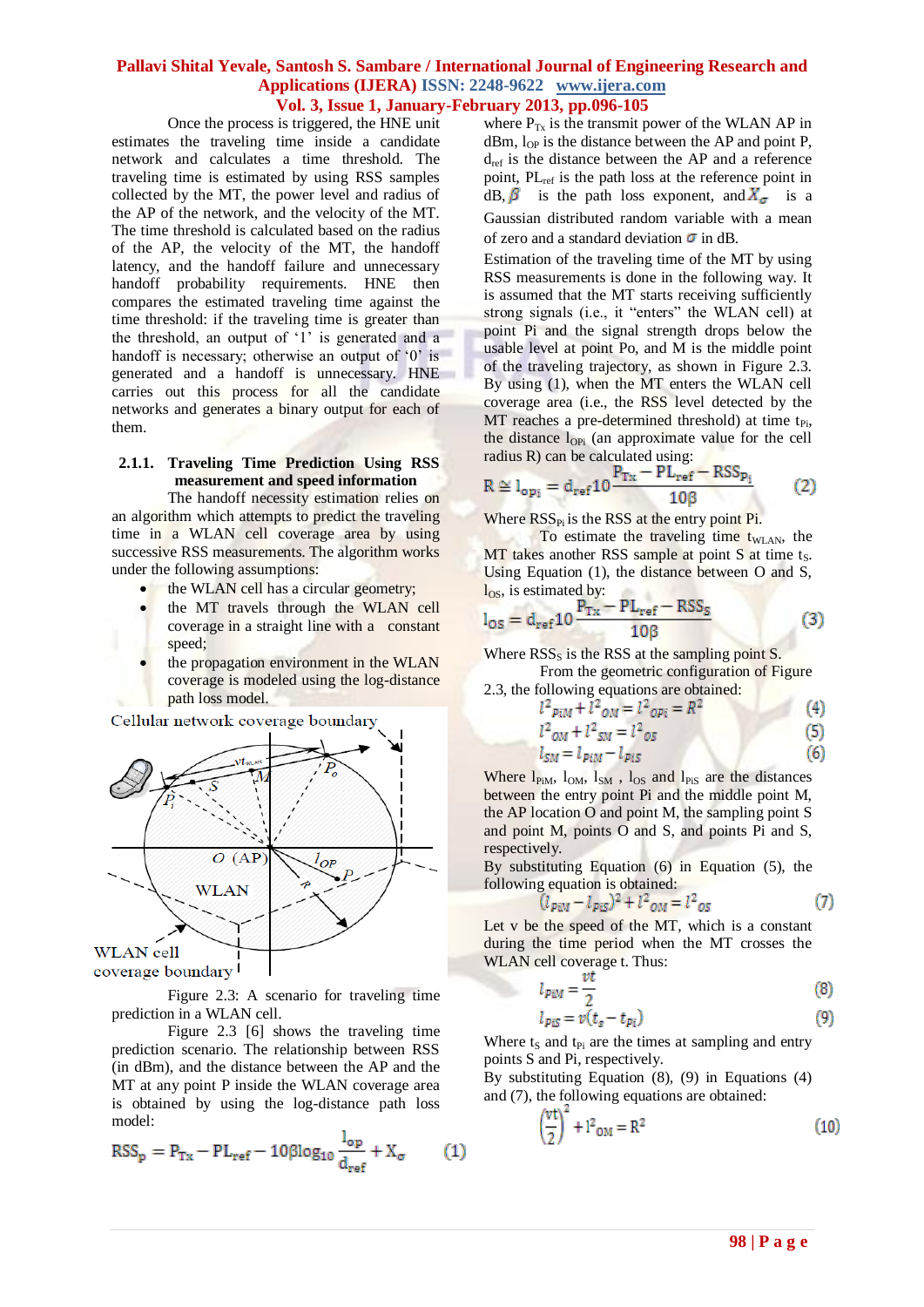÷.

$$
\left(\frac{vt}{2}\right)^2 - v(t_s - t_{pi})\right)^2 + l^2_{OM} = l^2_{OS}
$$
 (11)

Based on Equation (7), an estimate of traveling time  $t_{\text{WLAN}}$  is calculated as:

$$
t_{\text{WLAN}} = \frac{R^2 - l_{\text{os}}^2 + V^2 (t_{\text{s}} - t_{\text{pi}})^2}{V^2 (t_{\text{s}} - t_{\text{in}})}
$$
(12)

Substituting Equations (2) and (3) in Equation (12), the ultimate equation of tWLAN is:<br> $2(P_{\text{max}} - P_{\text{max}} - RSS_{\text{max}})$   $2(P_{\text{max}} - RSS_{\text{max}})$ 

$$
t_{WLAN} = \frac{d_{ref}10 \frac{2(r_{Tx} - r_{Lref} - r_{D3}p_{i})}{10\beta} - d_{ref}10 \frac{2(r_{Tx} - r_{Lref} - r_{D3}p_{s})}{10\beta} + V^{2}(t_{s} - t_{pi})^{2}}{V^{2}(t_{s} - t_{in})}
$$
(13)

The traveling speed of the MT v is measured by an accelerometer embedded in the MT. Accelerometers can be used in handsets for various purposes and one purpose is to accurately estimate the speed of the MT.

## **2.1.2. Time Threshold Calculation for Minimizing Handoff Failures**

The purpose of the time threshold calculation presented in this section is to keep the number of handoff failures under a desirable threshold. That is, for example, if the system designer has a requirement of limiting the probability of handoff failures under 1%, then the time threshold is adjusted to make the ratio of the number of failed handoffs to the total number of handoffs below 1%. The time threshold is calculated using mathematical modeling and probability calculation as explained below.

It is assumed that the entry and exit points Pi and Po can be any arbitrarily chosen points on the circle enclosing the WLAN coverage area, with equal probability (Figure 2.3). Then the angles  $\theta_i$ and  $\theta$ <sup>o</sup> are both uniformly distributed in [0,  $2\pi$ ], and  $\theta = \theta_i - \theta_0$ 

The first step is to calculate the probability density function (PDF) of  $\theta$ .

The PDFs of the locations of Pi and Po are given, respectively, by:

$$
f_{Pi}(\Theta_i) = \begin{cases} \frac{1}{2\pi}, & 0 \le \Theta_i \le 2\pi \\ 0, & otherwise \end{cases}
$$
(14)  

$$
f_{Po}(\Theta_o) = \begin{cases} \frac{1}{2\pi}, & 0 \le \Theta_o \le 2\pi \\ 0, & otherwise \end{cases}
$$
(15)

Since the locations of Pi and Po are independent from each other, their joint PDF is given by:

$$
f(\Theta_i, \Theta_o) = \begin{cases} \frac{1}{4\pi^2}, & 0 \le \Theta_i, \Theta_o \le 2\pi \\ 0, & otherwise \end{cases}
$$
 (16)

The probability that  $\theta \leq \Theta$ , which is also the cumulative distribution function (CDF) of  $\theta$ , can be derived using the following integral:

$$
F(\Theta) = P(\theta \le \Theta) = \iint_{\Omega} f(\theta_i, \theta_o) d\theta_o d\theta_i \tag{17}
$$

Where  $\Omega$  is the space of locations of entry and exit points Pi and Po such that  $\theta \Theta$  and  $0 \le \Theta \le 2\pi$ .  $P(\theta \leq \theta) = 0$  for  $\theta \leq 0$  and  $P(\theta \leq \theta) = 1$  for  $\theta > 0$  $2\pi$ . From the observation of Figure 2.3 Equation (17) can be rewritten as:

$$
F(\Theta) = P(\theta \le \Theta) = \frac{1}{4\pi^2} \left( \int_0^{\Theta} \int_0^{\Theta + \theta_i} + \int_{\Theta}^{2\pi - \Theta} \int_{\theta_i - \Theta}^{\Theta + \theta_i} + \int_{2\pi - \Theta}^{2\pi} \int_{\theta_i - \Theta}^{2\pi} \right) d\theta_o d\theta_i
$$
  
=  $4\pi\Theta - 4\Theta^2$ ,  $0 \le \Theta \le 2\pi$  (18)

The PDF of  $\theta$  can be derived by taking the derivative of Equation (18) and is given by:

$$
f(\Theta) = \begin{cases} \frac{1}{\pi} \left( 1 - \frac{\Theta}{2\pi} \right), & 0 \le \Theta \le 2\pi \\ 0, & otherwise \end{cases}
$$
(19)

The next step is to use the PDF of, and the expression of the traveling time  $t_{\text{WLAN}}$  as a function of  $\theta$  to obtain the PDF of t<sub>WLAN</sub>.

From the geometric configuration in Figure 2.3 and by using the cosine formula, the following equation is obtained:

$$
\frac{vt_{WLAN}^2}{v_{HMS}} = 2R^2(1 - \cos\theta) \tag{20}
$$

$$
t_{WLAN} = g(\theta) = \sqrt{\frac{2R^2}{v^2} (1 - \cos \theta)}
$$
 (21)

The PDF of tWLAN is expressed as:

$$
f(T) = \sum_{n} n \frac{f(\theta_n)}{|g'(\theta_n)|} \tag{22}
$$

Where  $\theta_1 \dots \theta_n$  are the roots of function  $g(\theta)$ , and  $g'$  (.) is the derivative of g(.).

In Equation (21), for  $g(\theta)$  there are two roots,  $\theta_1$ and  $\theta_2$ , which are expressed as:

$$
\theta_1 = \cos^{-1}\left(1 - \frac{v^2 t_{WLAN}^2}{2R^2}\right) \tag{23}
$$

$$
\theta_2 = 2\pi - \cos^{-1}\left(1 - \frac{v^2 t_{WLAN}^2}{2R^2}\right) \tag{24}
$$

From (21),  $g'(\theta)$  is expressed as:

$$
(\theta) = \frac{R \sin \theta}{v \sqrt{2((1 - \cos \theta))}}
$$
(25)

Ï

So

 $g'$ 

$$
g'( \theta_1 ) | = \left| \frac{R \sin \left( \cos^{-1} \left( 1 - \frac{v^2 t_{WLAN}^2}{2R^2} \right) \right)}{v \sqrt{2 \left( 1 - \cos \left( \cos^{-1} \left( 1 - \frac{v^2 t_{WLAN}^2}{2R^2} \right) \right) \right)}} \right| = R \sqrt{1 - \frac{v^2 t_{WLAN}^2}{4R^2}}
$$
(26)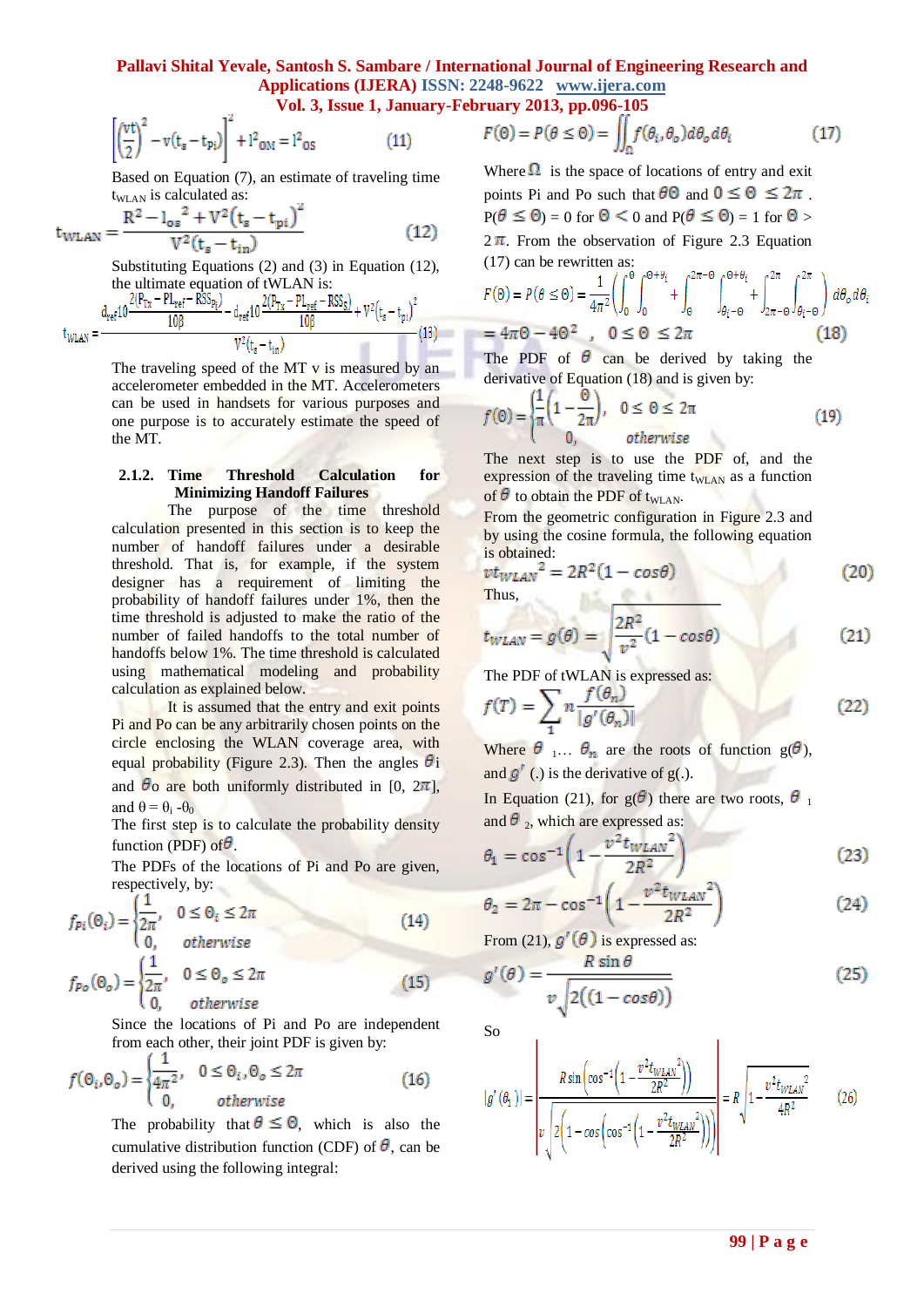$$
\begin{array}{c}\n\text{?} \quad \text{?} \quad \text{?} \quad \text{?} \quad \text{?} \quad \text{?} \quad \text{?} \quad \text{?} \quad \text{?} \quad \text{?} \quad \text{?} \quad \text{?} \quad \text{?} \quad \text{?} \quad \text{?} \quad \text{?} \quad \text{?} \quad \text{?} \quad \text{?} \quad \text{?} \quad \text{?} \quad \text{?} \quad \text{?} \quad \text{?} \quad \text{?} \quad \text{?} \quad \text{?} \quad \text{?} \quad \text{?} \quad \text{?} \quad \text{?} \quad \text{?} \quad \text{?} \quad \text{?} \quad \text{?} \quad \text{?} \quad \text{?} \quad \text{?} \quad \text{?} \quad \text{?} \quad \text{?} \quad \text{?} \quad \text{?} \quad \text{?} \quad \text{?} \quad \text{?} \quad \text{?} \quad \text{?} \quad \text{?} \quad \text{?} \quad \text{?} \quad \text{?} \quad \text{?} \quad \text{?} \quad \text{?} \quad \text{?} \quad \text{?} \quad \text{?} \quad \text{?} \quad \text{?} \quad \text{?} \quad \text{?} \quad \text{?} \quad \text{?} \quad \text{?} \quad \text{?} \quad \text{?} \quad \text{?} \quad \text{?} \quad \text{?} \quad \text{?} \quad \text{?} \quad \text{?} \quad \text{?} \quad \text{?} \quad \text{?} \quad \text{?} \quad \text{?} \quad \text{?} \quad \text{?} \quad \text{?} \quad \text{?} \quad \text{?} \quad \text{?} \quad \text{?} \quad \text{?} \quad \text{?} \quad \text{?} \quad \text{?} \quad \text{?} \quad \text{?} \quad \text{?} \quad \text{?} \quad \text{?} \quad \text{?} \quad \text{?} \quad \text{?} \quad \text{?} \quad \text{?} \quad \text{?} \quad \text{?} \quad \text{?} \quad \text{?} \quad \text{?} \quad \text{?} \quad \text{?} \quad \text{?} \quad \text{
$$

$$
|g'(\theta_2)| = \left| \frac{R \sin\left(2\pi - \cos^{-1}\left(1 - \frac{v^2 t_{WLAN}^2}{2R^2}\right)\right)}{v \sqrt{2\left(1 - \cos\left(2\pi - \cos^{-1}\left(1 - \frac{v^2 t_{WLAN}^2}{2R^2}\right)\right)\right)}} \right| = R \sqrt{1 - \frac{v^2 t^2}{4R^2}}
$$
(27)

And  
\n
$$
f(\theta_1) = \frac{1}{\pi} \left[ 1 - \frac{\cos^{-1} \left( 1 - \frac{v^2 t_{WLAN}^2}{2R^2} \right)}{2\pi} \right]
$$
\n
$$
f(\theta_2) = \frac{1}{\pi} \left[ 1 - \frac{2\pi - \cos^{-1} \left( 1 - \frac{v^2 t_{WLAN}^2}{2R^2} \right)}{2\pi} \right]
$$
\n(28)

Thus, using Equations (22), (26) and (28) the PDF of  $t_{\text{WLAN}}$  is calculated by:

$$
f(\mathbf{T}) = \begin{cases} \frac{f(\theta_1)}{|g'(\theta_1)|} + \frac{f(\theta_2)}{|g'(\theta_2)|}, & 0 \le \mathbf{T} \le \frac{2R}{v} \\ 0, & otherwise \end{cases}
$$

$$
= \begin{cases} \frac{2}{\pi\sqrt{4R^2 - v^2T^2}}, & 0 \le \mathbf{T} \le \frac{2R}{v} \\ 0, & otherwise \end{cases}
$$
(30)

The third step is to use the PDF of  $t_{\text{WLAN}}$  to obtain the CDF of  $t_{\text{WLAN}}$ , which is derived from the integral of Equation (30) as:

$$
F(T) = Pr[t \le T] = \int_0^{\infty} f(T) dT
$$
\n
$$
= \begin{cases}\n1, & \frac{2R}{v} \le T \\
\frac{2}{\pi} \cos^{-1} \left(\frac{vT}{2R}\right), & 0 \le T \le \frac{2R}{v}\n\end{cases}
$$
\n(31)

A time threshold parameter T1 is introduced to make handoff decisions: whenever the estimated traveling time t<sub>WLAN</sub> is greater than  $T1$ , the MT will initiate the handoff procedure. A handoff failure occurs when the traveling time inside the WLAN cell is shorter than the handoff latency from the cellular network to the WLAN, Ti. Thus, using Equation (31) the probability of a handoff failure for the method using the threshold T1 is given by:

$$
P_f = \begin{cases} \frac{2}{\pi} \Big[ \cos^{-1} \Big( \frac{vT_i}{2R} \Big) - \sin^{-1} \Big( \frac{vT_1}{2R} \Big) \Big], & 0 \le T1 \le Ti \\ 0, & Ti < T1 \end{cases}
$$
(33)

By using (33), an equation which can be used by the MT to calculate the value of T1 for a particular value of  $P_f$  when  $0 < P_f < 1$ :

$$
T1 = \frac{2R}{v}\sin\left(\sin^{-1}\left(\frac{vT_i}{2R}\right) - \frac{\pi}{2}P_f\right)
$$
(34)

To calculate T1, the speed of the MT v and the handoff latency Ti need to be obtained. In this research, the knowledge of v and Ti is assumed, and they can be measured by using accelerometers.

# **2.2. ALIVE-HO (Adaptive Lifetime Based Vertical Handoff) Algorithm**

For handover between 3G networks and WLAN, an algorithm was proposed in [2] [5] by considering a life time metric which shows the application specific time period in which a user can still get services from WLAN. The algorithm evolves two different scenarios which will be described as follows:

First Scenario: In this scenario, a handover from WLAN to 3G network will happen if the average RSS of a WLAN connection is less than the predefined threshold and if the lifetime is less than or equal to the handover delay. The mobile terminal continuously calculates the RSS average using the moving average method

$$
\overline{RSS}[k] = \frac{1}{W_{av}} \sum_{i=0}^{W_{av}-1} \overline{RSS}[k-i]
$$

Where  $Wav \rightarrow$  a variable that changes with the velocity of mobile terminal and is called window size

 $k \rightarrow$  is the time index.

By using 
$$
RSS[k]
$$
, the life time metric  $EL[k]$  is

$$
EL[k] = \frac{RSS[k] - ASS}{S[k]}
$$

The Application Signal Strength Threshold (*ASST*) depends on a composite channel bit error rate, application error resilience and application QoS requirements. The *S[k]* varies with the window size of the slope estimator and the RSS sampling interval.

Second Scenario: In this scenario, a handover is initiated if a mobile terminal moves from a 3G network to WLAN network. The handover will be triggered if sufficient bandwidth is available on the WLAN network and if the threshold of a 3G network falls below the average RSS measurement of a WLAN signal.

The author could achieve many benefits in handover between mentioned networks. By using the lifetime metric, the number of extra handovers will be decreased and throughput of the network will dramatically increase. Moreover, increasing the lifetime metric causes an increase in the packet delay which is the disadvantage of this algorithm. In solving this problem, the *ASST* is adjusted based on different parameters such as delay thresholds, mobile terminal velocities, handover signaling costs and packet delay penalties.

#### **2.3. ARSST (Adaptive RSS Threshold) Algorithm**

"A cross-layer (Layer  $2 + 3$ ) Handover Management Protocol" [2] [4] proposed a WLAN to 3G handover decision method. In this method, RSS of current network is compared with dynamic RSS threshold (Sth) when MT is connected to a WLAN access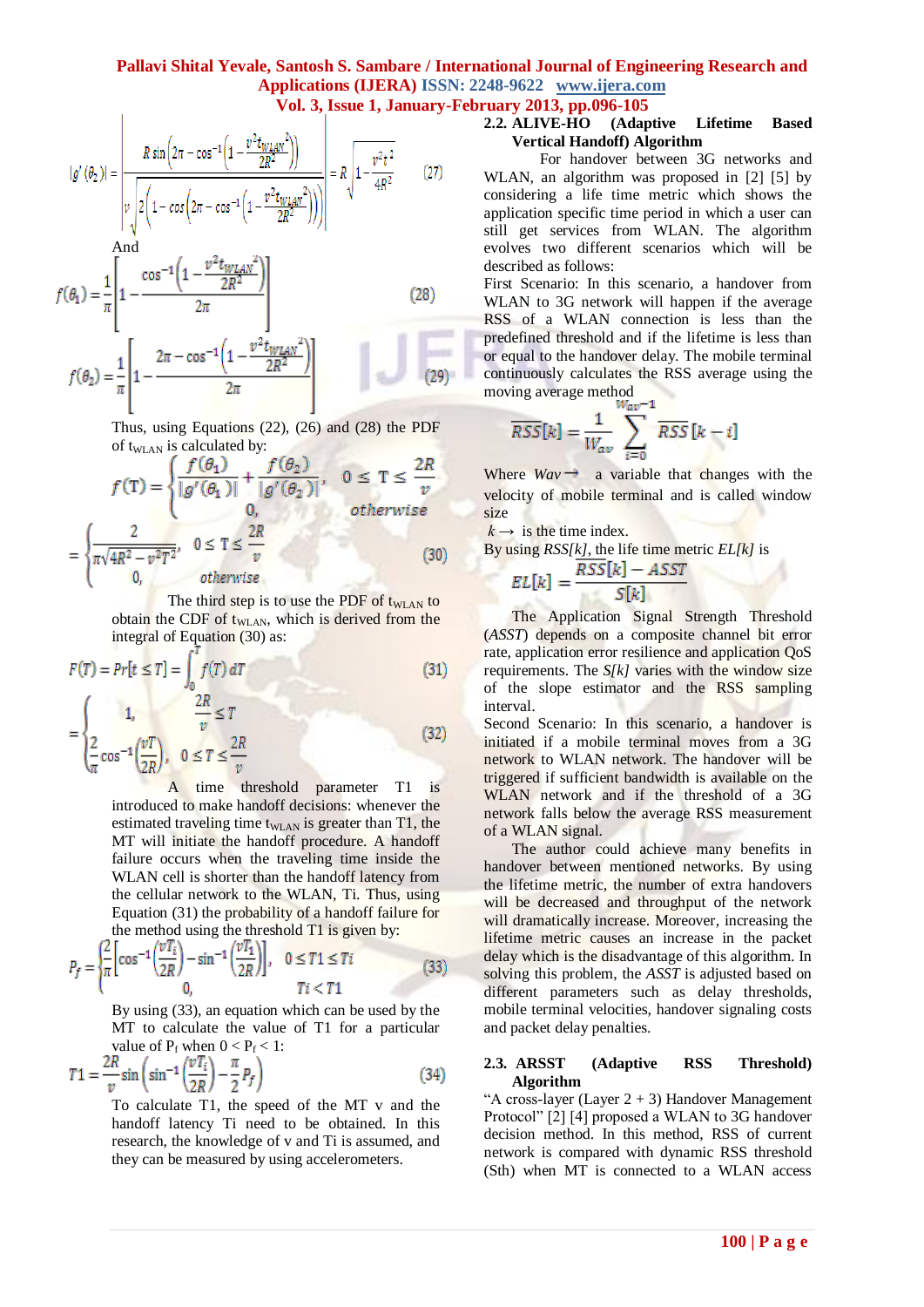**Vol. 3, Issue 1, January-February 2013, pp.096-105**

point. It is observed that the following notations with reference to fig 2.4 [4] which shows a handover from current network (AP) referred as WLAN, to the future network (BS), referred as 3G.



Figure 2.4: Analysis of the Handover Process Here Sth  $\rightarrow$  the threshold value of the RSS to initiate the handover process.

Therefore, when the RSS of WLAN referred to as ORSS (old RSS) in fig drops below Sth, the registration procedures are initiated for MT"s handover to the 3G network.

 $a \rightarrow$  is the cell size we assume that the cells are of hexagonal shape.

 $d \rightarrow$  is the shortest distance between the point at which handover is initiated and WLAN boundary. Path loss Model is given by

$$
P_r(x) = P_r(d_0) \left(\frac{d_0}{x}\right)^{\alpha} + \varepsilon
$$

Where x is the distance between the AP and MT, and  $P_r(d_0)$  is the received power at a known reference distance  $(d_0)$ . The typical value of  $d_0$  is 1 km for macro cells, 100m for outdoor microcells, and 1 m for indoor picocells.

The numerical value of  $P_r(d_0)$  depends on different factors, such as frequency, antenna heights, and antenna gains,  $\alpha$  is the path loss exponent. The typical values of  $\alpha$  range from 3 to 4 and 2 to 8 for macrocellular and microcellular environment respectively.

 $\epsilon$  - is a Zero mean Gaussian random variable that represents the statistical variation in  $Pr(x)$  caused by Shadowing. Typical std. deviation of  $\epsilon$  is 12 dB. The path loss model applied to the scenario.

$$
P_r(a-d) = P_r(a) \left(\frac{a}{a-d}\right)^a + \varepsilon
$$
  

$$
P_r(a-d) = P_r(a) + 10a \log_{10} \left(\frac{a}{a-d}\right) + \varepsilon
$$
  

$$
S_{th} = S_{min} + 10a \log_{10} \left(\frac{a}{a-d}\right) + \varepsilon
$$

When the MT is located at point P, the assumption is that it can move in any direction with equal probability, i.e. the pdf of MT"s direction of motion θ is

$$
f_{\theta}(\theta) = \frac{1}{\pi - (\pi)} = \frac{1}{2\pi} \qquad -\pi < \theta < \pi \dots \dots \dots \dots (1)
$$

As per assumption, that MT"s direction of motion and speed remains the same from point P until it moves out of the coverage area of WLAN. As the distance of P from WLAN boundary is not very large, this assumption is realistic.

The need for handover to cellular network arises only if MTs direction of motion from P is in the range  $[\theta(-\theta_1,\theta_1)]$ 

Where  $\theta_1 = \arctan\left(\frac{a}{2d}\right)$ , otherwise the handover

initiation is false. The probability of false handover initiation is

$$
P_{\alpha} = 1 - \int_{-\theta_4} f_{\theta}(\theta) d\theta
$$

P (unfavorable event) =  $1 - P$  (favorable event)

$$
= \frac{1\cdot\frac{1}{2\pi}(2\theta_1)}{\frac{1}{\pi}\arctan\left(\frac{a}{2a}\right)\dots\dots\dots\dots\dots\dots}(2)
$$

When the direction of motion of MT from P  $\beta \varepsilon$  $[(-\theta_1, \theta_1)]$ the time it takes to move out of the coverage area of WLAN cell is given by

time = 
$$
\frac{distance}{speed}
$$
  
\nFrom fig.  
\n $cos \beta = \frac{d}{x}$   
\n $sec \beta = \frac{x}{d}$   
\n $x = d sec \beta$   
\nHence  
\n $t = \frac{x}{v}$   
\n $t = \frac{d sec \beta}{v}$   
\n $cf_{\beta}(s) = \begin{cases} \frac{1}{2\theta_1} & -\theta_1 < \beta < \theta_1 \\ \frac{1}{2\theta_1} & -\theta_1 < \beta < \theta_1 \\ 0 & otherwise \end{cases}$ ................. (3)  
\n $cf_{\beta}(s) = \begin{cases} \frac{1}{2\theta_1} & -\theta_1 < \beta < \theta_1 \\ \frac{1}{2\theta_1} & where \theta_1 \neq 0 \end{cases}$ ................. (4)  
\n $cf_{\beta}(s) = \frac{d sec \beta}{v}$   
\nTherefore pdf of t is given by  
\n $f_t(t) = \sum_i \frac{f_{\beta}(\beta_i)}{g'(\beta_i)}$ ................. (5)  
\nWhere  $\beta_i$  are the roots of equation  $t = g(\beta_i)$  in

Where  $\beta_i$  are the roots of equation t = g ( $\beta$ ) in  $[-\theta_1, \theta_1]$ And for each of these roots

 $\Gamma$ 

fβ

t

s  $\chi$ 

f.

t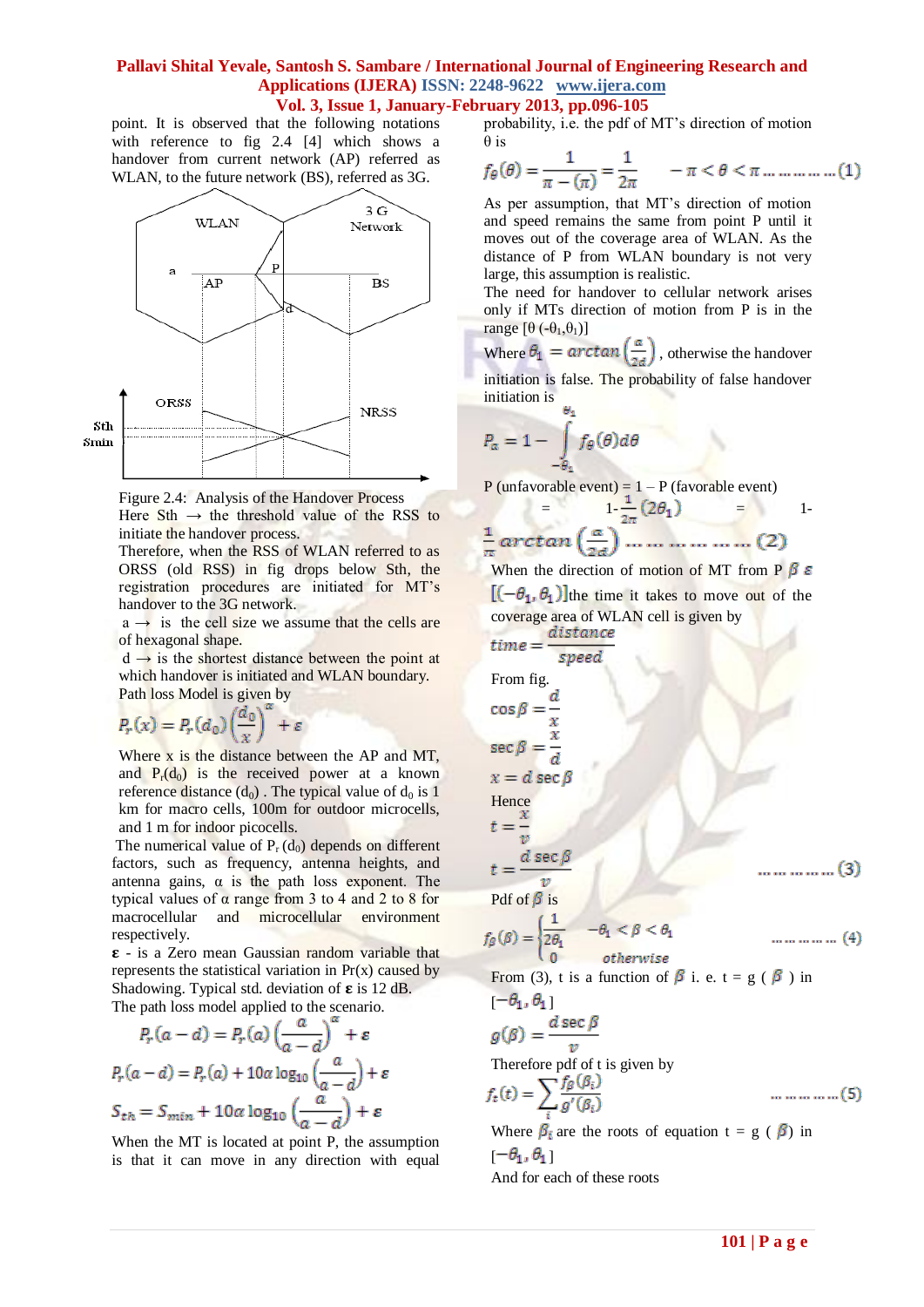**Vol. 3, Issue 1, January-February 2013, pp.096-105**

$$
f_{\beta}(\beta_i) = \frac{1}{2\theta_1} \quad \text{for } i = 1 \text{ and } 2
$$
\n
$$
f_t(t) = \frac{1}{2\theta_1|g(\beta_i)|} + \frac{1}{2\theta_1|g(\beta_i)|}
$$
\n
$$
f_t(t) = \frac{1}{\theta_1|g(\beta_i)|} \quad \text{............ (6)}
$$
\n
$$
P_f = \begin{cases}\n1 & , & \frac{\sqrt{a^2} + d^2}{v} \\
1 & , & \frac{v}{v} \\
\frac{1}{\theta_1} \arccos\left(\frac{d}{vt}\right) & , & \frac{d}{v} < \tau < \frac{\sqrt{a^2} + d^2}{v} \\
0 & , & \frac{v}{v} < \tau < \frac{\sqrt{a^2} + d^2}{v} \\
0 & , & \tau \leq \frac{d}{v} \\
0 & , & \tau \leq \frac{d}{v} \\
0 & , & \tau \leq \frac{d}{v} \\
0 & , & \tau \leq \frac{d}{v} \\
0 & , & \tau \leq \frac{d}{v} \\
0 & , & \tau \leq \frac{d}{v} \\
0 & , & \tau \leq \frac{d}{v} \\
0 & , & \tau \leq \frac{d}{v} \\
0 & , & \tau \leq \frac{d}{v} \\
0 & , & \tau \leq \frac{d}{v} \\
0 & , & \tau \leq \frac{d}{v} \\
0 & , & \tau \leq \frac{d}{v} \\
0 & , & \tau \leq \frac{d}{v} \\
0 & , & \tau \leq \frac{d}{v} \\
0 & , & \tau \leq \frac{d}{v} \\
0 & , & \tau \leq \frac{d}{v} \\
0 & , & \tau \leq \frac{d}{v} \\
0 & , & \tau \leq \frac{d}{v} \\
0 & , & \tau \leq \frac{d}{v} \\
0 & , & \tau \leq \frac{d}{v} \\
0 & , & \tau \leq \frac{d}{v} \\
0 & , & \tau \leq \frac{d}{v} \\
0 & , & \tau \leq \frac{d}{v} \\
0 & , & \tau \leq \frac{d}{v} \\
0 & , & \tau \leq \frac{d}{v} \\
0 & , & \tau \leq \frac{d}{v} \\
0 & , & \tau \leq \frac{d}{v} \\
0 & , & \tau \leq \frac{d}{v} \\
0 & , & \tau \
$$

... ... ... ... ... (7)

$$
(\beta_i) = t \sqrt{\frac{v^2 t^2}{d^2} - 1}
$$

 $\mathcal{G}$ 

Using  $(6)$  &  $(7)$ , the pdf of t is given by

 $+ d^2$  $f_t(t) =$  $\dots(8)$  $\overline{v}$ otherwise

The probability of handover failure is given by

$$
P_f = \begin{cases} 1 & , & \tau > \frac{\sqrt{\frac{a^2}{4} + d^2}}{v} \\ p(t < \tau) & , & \frac{d}{v} < \tau < \frac{\sqrt{\frac{a^2}{4} + d^2}}{v} \\ 0 & , & \tau \le \frac{d}{v} \end{cases}
$$
 (9)

Where  $\tau \rightarrow$  is handover signaling delay

 $P(t < \tau) \rightarrow$  is the probability that  $t < \tau$  when

$$
\frac{d}{v} < \tau < \frac{\sqrt{\frac{u}{4} + d^2}}{v}
$$

The use of adaptive RSS threshold helps reducing the handover failure probability and also reducing unnecessary handovers. The exact value of  $S_{th}$  will depend on MT's speed and handover signaling delay at a particular time. Adaptive  $S_{th}$  is used to limit handover failure. However, in this algorithm, the handover from 3G network to a WLAN is not efficient when MTS traveling time inside a WLAN cell is less than the than the handover delay. This may lead to wastage of network resources.

## **3. COMPARISONS OF RSS BASED VHD ALGORITHMS**

A comparison of the RSS based VHD algorithm is shown in table 3.1. [6]

The main advantage of these algorithms is that it minimizes handoff failures.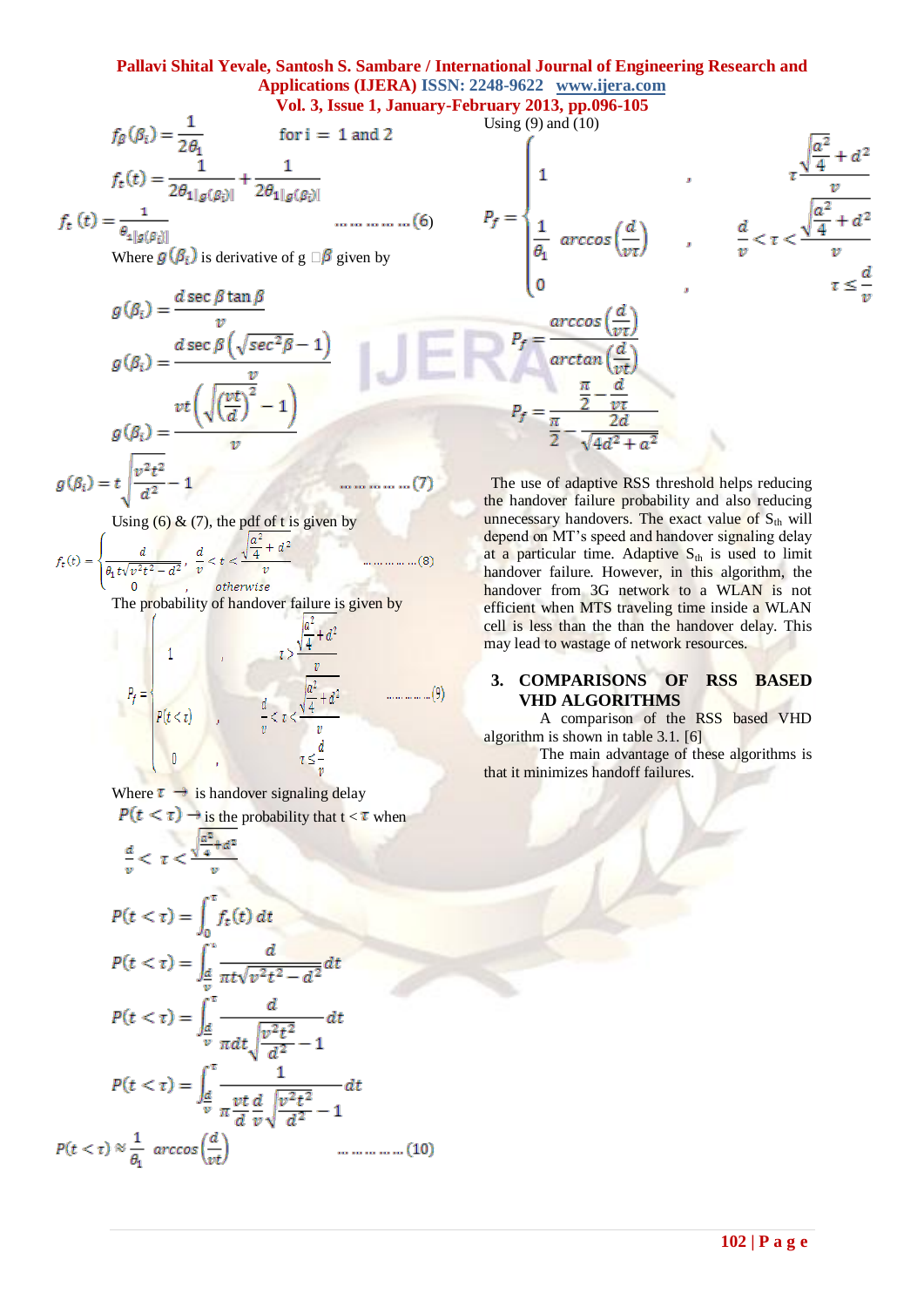| <b>Papers</b>     | v 01. 3, issue 1, January-February 2013, pp.090-103<br><b>HNE</b> | <b>ALIVE-</b>           | <b>ARSST</b>   |
|-------------------|-------------------------------------------------------------------|-------------------------|----------------|
|                   |                                                                   | HO                      |                |
| Heuristic         | Yan et al.'s                                                      | Zahran et               | Mohanty        |
|                   | heuristic                                                         | al.'s                   | and            |
|                   |                                                                   | heuristic               | Akyildiz's     |
|                   |                                                                   |                         | heuristic      |
| <b>Applicable</b> | Between                                                           | <b>Between</b>          | <b>Between</b> |
| area              | cellular                                                          | 3G and                  | 3G and         |
|                   | networks and                                                      | <b>WLANs</b>            | <b>WLANs</b>   |
|                   | WLANs                                                             |                         |                |
| <b>Feature</b>    | A dynamic                                                         | The RSS                 | A dynamic      |
|                   | time                                                              | is                      | <b>RSS</b>     |
|                   | threshold is                                                      | combined                | threshold is   |
|                   | calculated                                                        | with an                 | calculated     |
|                   | and                                                               | estimated               | and            |
|                   | compared                                                          | lifetime or             | compared       |
|                   | with the                                                          | the                     | with the       |
|                   | predicted                                                         | available               | current        |
|                   | traveling time                                                    | bandwidth               | RSS to         |
|                   | inside the                                                        | to decide               | determine      |
|                   | <b>WLAN</b> to                                                    | the                     | the handoff    |
|                   | help with                                                         | handoff                 | time           |
|                   | handoff                                                           | time                    |                |
|                   | decisions                                                         |                         |                |
| <b>Advantage</b>  | Minimization                                                      | ·Adaptatio              | Reduction      |
| S                 | of the handoff                                                    | n to                    | of the false   |
|                   | failure,                                                          | applicatio              | handoff        |
|                   | unnecessary                                                       | $\overline{\mathsf{n}}$ | initiation     |
|                   | handoff and                                                       | requireme               | and            |
|                   | connection                                                        | nts and                 | handoff        |
|                   | breakdown                                                         | user                    | failure        |
|                   | probabilities                                                     | mobility                | probabilitie   |
|                   |                                                                   | •Improve                | S              |
|                   |                                                                   | ment on                 |                |
|                   |                                                                   | the                     |                |
|                   |                                                                   | available               |                |
|                   |                                                                   | bandwidth               |                |
| <b>Disadvant</b>  | Extra                                                             | $\cdot$ Long            | • Increased    |
| ages              | handoff delay                                                     | packet                  | handoff        |
|                   |                                                                   | delay                   | failure        |
|                   |                                                                   | •Extra                  | • Wastage      |
|                   |                                                                   | lookup                  | of network     |
|                   |                                                                   | table                   | resources      |
| <b>Delay</b>      | <b>Extra RSS</b>                                                  | Relatively              |                |
|                   | sampling                                                          | high                    |                |
|                   | delay (up to                                                      | packet                  | <b>Not</b>     |
|                   | 2s)                                                               | delay                   | provided       |
|                   |                                                                   | probabilit              |                |
|                   |                                                                   | $y$ (up to              |                |
|                   |                                                                   |                         |                |
|                   |                                                                   | 1%) but                 |                |
|                   |                                                                   | can be                  |                |
|                   |                                                                   | reduced                 |                |
|                   |                                                                   | by                      |                |
|                   |                                                                   | adjusting               |                |
|                   |                                                                   | <b>ASST</b>             |                |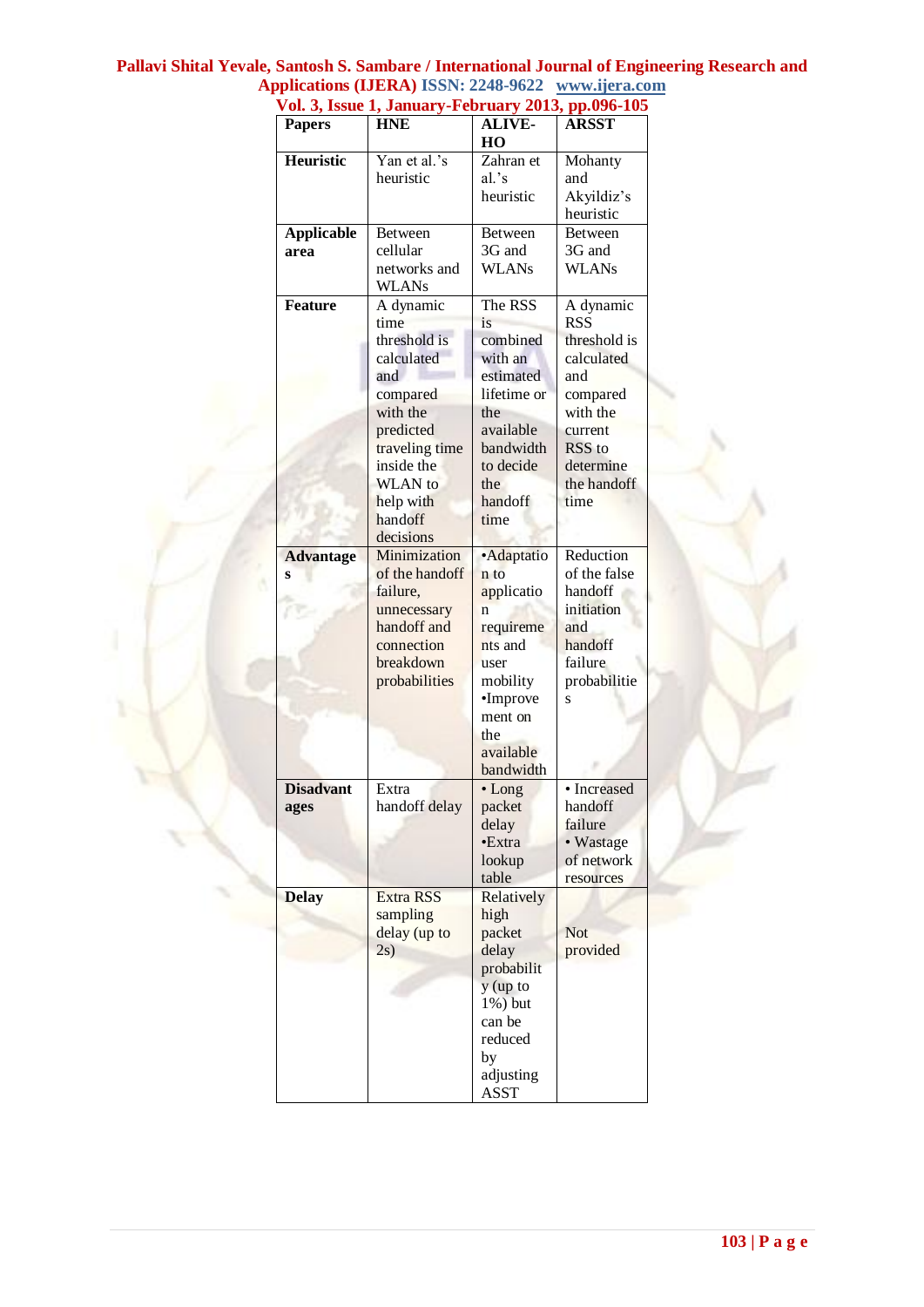| Number of         | Decreases as   | Reduces     |              |  |
|-------------------|----------------|-------------|--------------|--|
| <b>Handoffs</b>   | the velocity   | up to 85%   |              |  |
|                   | increases;     | comparing   | <b>Not</b>   |  |
|                   | The            | with        | provided     |  |
|                   | unnecessary    | traditional |              |  |
|                   | handoff        | hysteresis  |              |  |
|                   | probability    | VHD         |              |  |
|                   | can be always  |             |              |  |
|                   | kept under     |             |              |  |
|                   | the desirable  |             |              |  |
|                   | value $(0.04)$ |             |              |  |
| <b>Handoff</b>    | Can be         |             | Can be       |  |
| <b>Failure</b>    | always kept    | <b>Not</b>  | always kept  |  |
| <b>Probabilit</b> | under the      | provided    | under the    |  |
| y                 | desirable      |             | desirable    |  |
|                   | value $(0.02)$ |             | value $(2%)$ |  |
|                   | as the         |             | as the       |  |
|                   | velocity       |             | velocity     |  |
|                   | increases      |             | increases    |  |
|                   |                | Decreases   |              |  |
| <b>Throughp</b>   |                |             |              |  |
| ut                |                | as the      |              |  |
|                   | Not provided   | velocity    | <b>Not</b>   |  |
|                   |                | increases;  | provided     |  |
|                   |                | Can         |              |  |
|                   |                | provide     |              |  |
|                   |                | overall     |              |  |
|                   |                | higher      |              |  |
|                   |                | throughpu   |              |  |
|                   |                | $t$ (up to  |              |  |
|                   |                | 33%) than   |              |  |
|                   |                | traditional |              |  |
|                   |                | hysteresis  |              |  |
|                   |                | VHD)        |              |  |

**Vol. 3, Issue 1, January-February 2013, pp.096-105**

Table 3.1: A Comparison of RSS Based VHD Algorithms.

# **4. CONCLUSION**

Adaptive lifetime based method gives an Improvement in average throughput for user because MT prefers to stay in WLAN cell. But, packet delay grows near edges of the WLAN cell due to fading of signal which results in degradation of QoS. To solve this issue ARSST is tuned according to various parameters such as delay thresholds, MT velocities, handover signaling costs and packet delay penalties. Adaptive RSS threshold algorithm works good for handover from WLAN to 3G network .It helps in reducing handover failure probability and also reducing unnecessary

handover between WLAN to 3G as dynamic RSS threshold is dependent on MTs speed and handover signaling delay. This algorithm is not efficient when handover is from 3G to WLAN, if traveling time inside WLAN cell is less than the handover delay. For this case traveling distance prediction based method works fine. These algorithms minimize unnecessary handover for handover from 3G to WLAN.

Future work is recalculate and refine the estimations for *v* (Velocity of the Mobile Terminal) to improve the performance, and eliminate the assumption that the MTS speed remains fixed inside the WLAN cell.

## **REFERENCES**

- [1] Issaka Hassane Abdoulaziz , Li Renfa and Zeng Fanzi, "Handoff Necessity Estimation<br>For 4g Heterogeneous Networks", 4g Heterogeneous Networks", *International Journal of Information Sciences and Techniques (IJIST) Vol.2, No.1, January 2012.*
- [2] Abhijit Bijwe & C.G.Dethe "RSS based Vertical Handoff algorithms for Heterogeneous wireless networks - A Review", *(IJACSA) International Journal of Advanced Computer Science and Applications, Special Issue on Wireless & Mobile Networks*
- [3] X. yan, N. Mani, and Y. A. S. Ekercio Glu.. "A traveling distance prediction based method to minimize unnecessary handoffs from cellular networks to WLANs", *IEEE Communications Letters, vol. 12, no. 1, pp. 14–16*